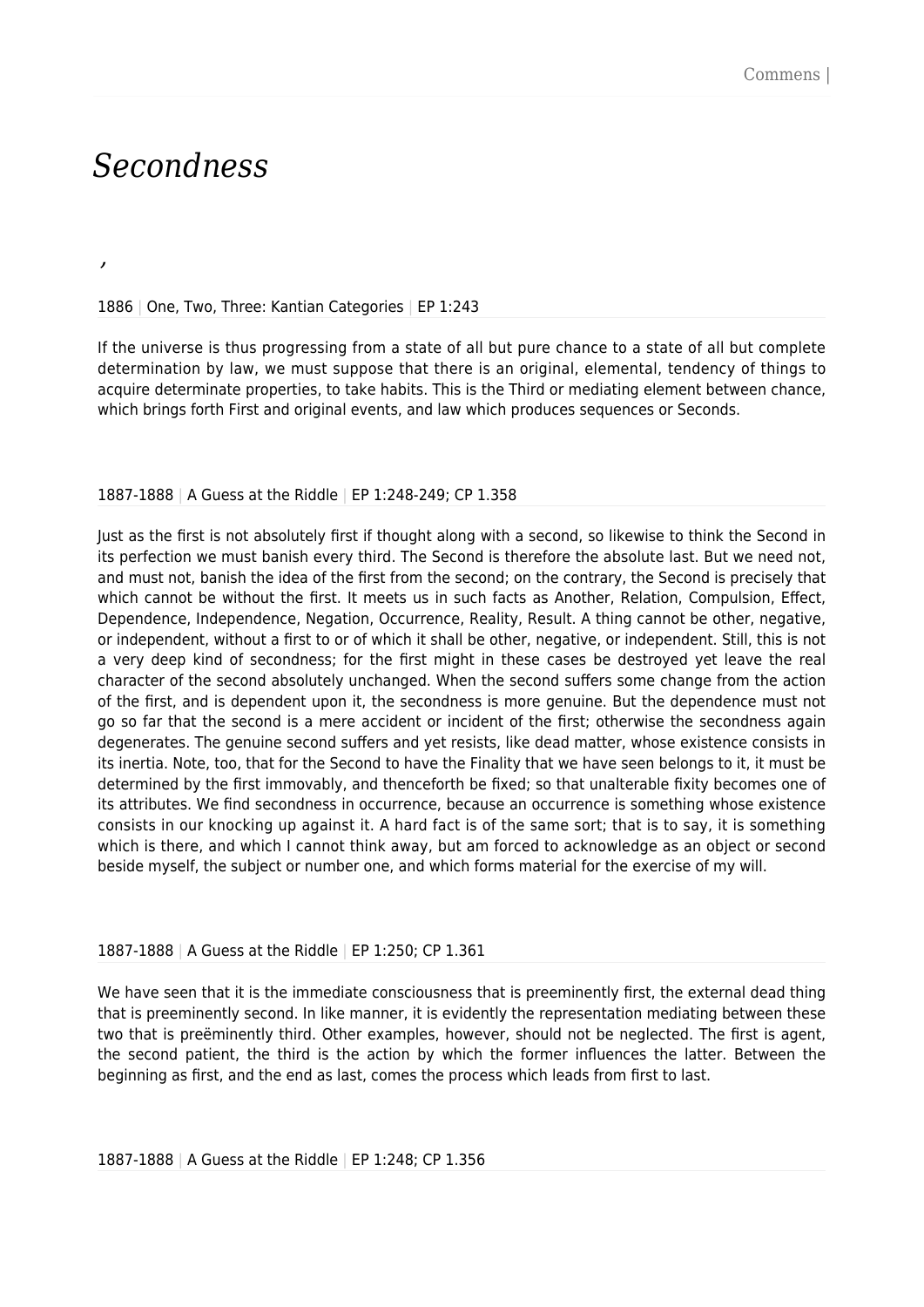The First is that whose being is simply in itself, not referring to anything nor lying behind anything. The Second is that which is what it is by force of something to which it is second. The Third is that which is what it is owing to things between which it mediates and which it brings into relation to each other.

## 1887-1888 | A Guess at the Riddle | EP 1:275; CP 1.405

Indeterminacy, then, or pure firstness, and hæcceity, or pure secondness, are facts not calling for and not capable of explanation.

## 1892 | The Critic of Arguments. II. The Reader is Introduced to Relatives | CP 3.422

I will only mention here that the ideas which belong to the three forms of rhemata are firstness, secondness, thirdness; firstness, or spontaneity; secondness, or dependence; thirdness, or mediation.

## 1898-06-11 | The Logic Notebook | MS [R] 339:108r

In the contents of consciousness we recognize three sorts of elements, Firstness, Secondness, Thirdness. [—] What a Second is depends partly on another, but is regardless of any third, and thus of any reason. [—] Firstness is feeling-quality; secondness is brute reaction; thirdness is mediation.

## 1902 | Minute Logic: Chapter I. Intended Characters of this Treatise | CP 2.84-89

All experience compels your acknowledgment. What, then, is the fact that is present to you? Ask yourself: it is past. A fact is a fait accompli; its esse is in praeterito. The past compels the present, in some measure, at least. If you complain to the Past that it is wrong and unreasonable, it laughs. It does not care a snap of the finger for Reason. Its force is brute force. So then, you are compelled, brutally compelled, to admit that there is such an element in the world of experience as brute force. […]

Obsistence (suggesting obviate, object, obstinate, obstacle, insistence, resistance, etc.) is that wherein secondness differs from firstness; or, is that element which taken in connection with Originality, makes one thing such as another compels it to be.

## 1903 | Harvard Lectures on Pragmatism: Lecture III | CP 5.69

Category the Second has a Degenerate Form, in which there is Secondness indeed, but a weak or Secondary Secondness that is not in the pair in its own quality, but belongs to it only in a certain respect. Moreover, this degeneracy need not be absolute but may be only approximative. Thus a genus characterized by Reaction will by the determination of its essential character split into two species, one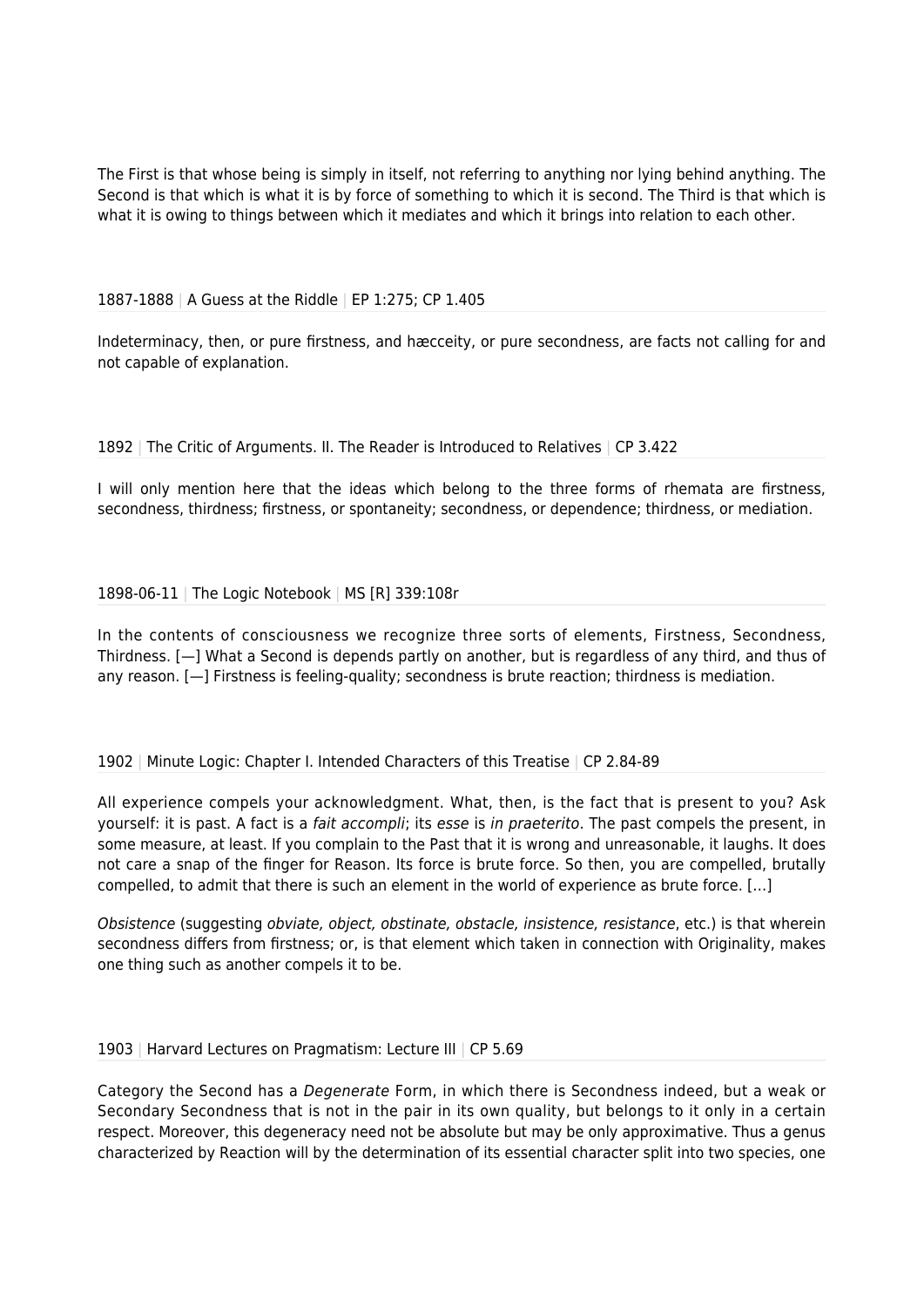a species where the secondness is strong, the other a species where the secondness is weak, and the strong species will subdivide into two that will be similarly related, without any corresponding subdivision of the weak species. For example, Psychological Reaction splits into Willing, where the Secondness is strong, and Sensation, where it is weak; and Willing again subdivides into Active Willing and Inhibitive Willing, to which last dichotomy nothing in Sensation corresponds. But it must be confessed that subdivision, as such, involves something more than the second category.

## 1903 | Harvard Lectures on Pragmatism: Lecture III | CP 5.66

Category the Second is the Idea of that which is such as it is as being Second to some First, regardless of anything else, and in particular regardless of any Law, although it may conform to a law. That is to say, it is Reaction as an element of the Phenomenon.

## 1903 | Lowell Lectures on Some Topics of Logic Bearing on Questions Now Vexed. Lecture III [R] | CP 1.24

Let us begin with considering actuality, and try to make out just what it consists in. If I ask you what the actuality of an event consists in, you will tell me that it consists in its happening then and there. The specifications then and there involve all its relations to other existents. The actuality of the event seems to lie in its relations to the universe of existents. A court may issue *injunctions* and *judgments* against me and I not care a snap of my finger for them. I may think them idle vapor. But when I feel the sheriff's hand on my shoulder, I shall begin to have a sense of actuality. Actuality is something brute. There is no reason in it. I instance putting your shoulder against a door and trying to force it open against an unseen, silent, and unknown resistance. We have a two-sided consciousness of effort and resistance, which seems to me to come tolerably near to a pure sense of actuality. On the whole, I think we have here a mode of being of one thing which consists in how a second object is. I call that Secondness.

## 1903 | C.S.P.'s Lowell Lectures of 1903 2nd Draught of 3rd Lecture | MS [R] 462:76

The second element is directly experienced in our sense of being here, in our sense of present fact, which is the experience of actual reaction with a non-ego. It consists in anything's being that which another makes it to be here and now. I give to this element of doubleness the name of Secondness. Besides […] directly experiencing it, we regard outward objects as compelling one another, as exerting force upon one another.

1903 | Lowell Lectures on Some Topics of Logic Bearing on Questions Now Vexed. Part 1 of 3rd draught of 3rd Lecture | MS [R] 464:30-34; CP 1.324

I begin with the [element] which the rough and tumble of life renders most familiarly prominent. We are continually bumping up against hard fact. We expected one thing, or passively took it for granted,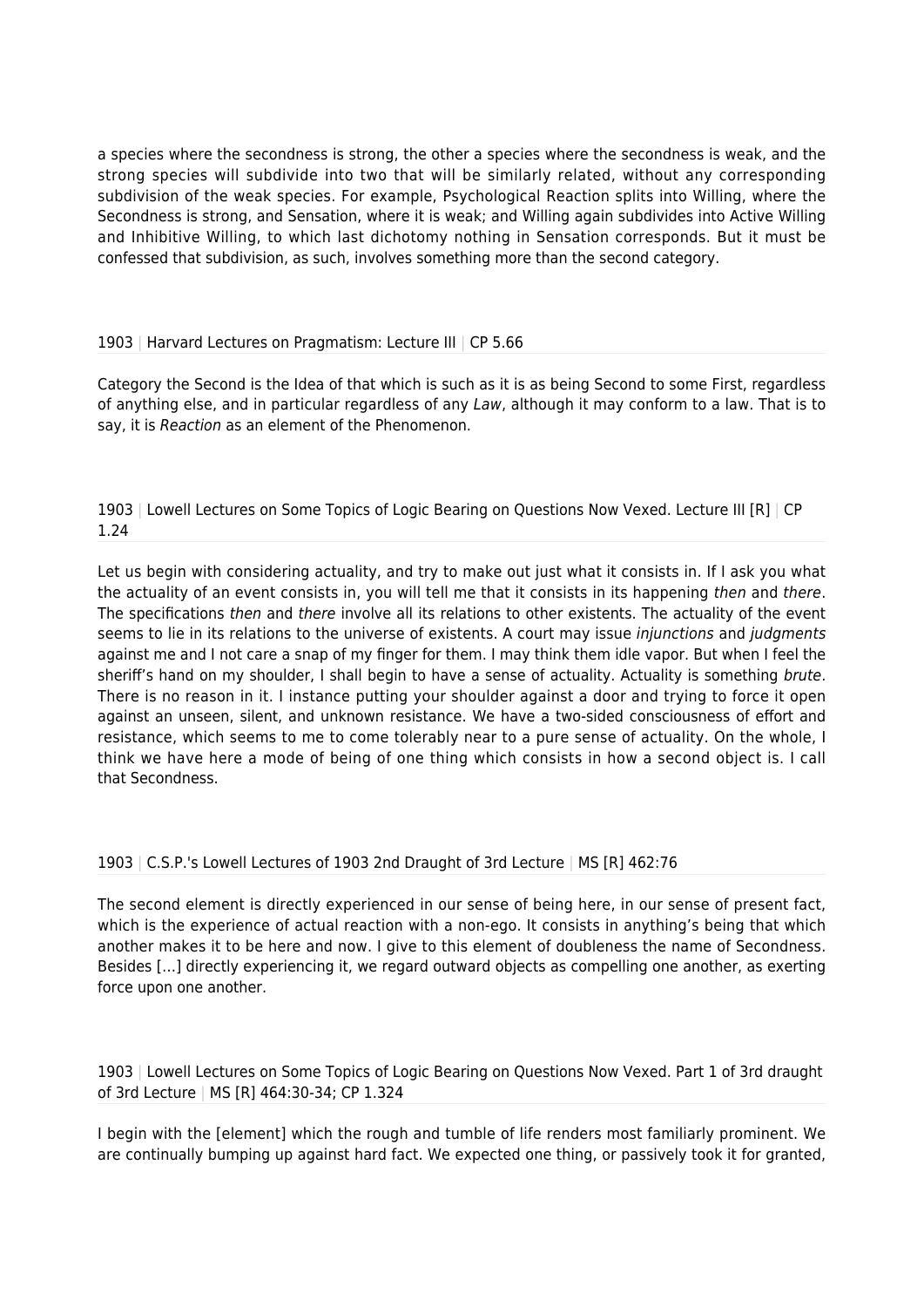and had the image of it in our minds, but experience forces that idea into the background, and compels us to think quite differently. You get this kind of consciousness in some approach to purity when you put your shoulder against a door and try to force it open. You have a sense of resistance and at the same time a sense of effort. There can be no resistance without effort; there can be no effort without resistance. They are only two ways of describing the same experience. It is a double consciousness. We become aware of ourself in becoming aware of the not-self. The waking state is a consciousness of reaction; and as the consciousness *itself* is two-sided, so it has also two varieties; namely, action, where our modification of other things is more prominent than their reaction on us, and perception, where their effect on us is overwhelmingly greater than our effect on them. And this notion, of being such as other things make us, is such a prominent part of our life that we conceive other things also to exist by virtue of their reactions against each other. The idea of other, of not, becomes a very pivot of thought. To this element I give the name of Secondness.

# 1903 | CSP's Lowell Lectures of 1903. 2nd Part of 3rd Draught of Lecture III | CP 1.532

As to Secondness, I have said that our only direct knowledge of it is in willing and in the experience of a perception. It is in willing that the Secondness comes out most strongly. But it is not pure Secondness. For, in the first place, he who wills has a purpose; and that idea of purpose makes the act appear as a means to an end. Now the word means is almost an exact synonym to the word third. It certainly involves Thirdness. Moreover, he who wills is conscious of doing so, in the sense of representing to himself that he does so. But representation is precisely genuine Thirdness. You must conceive an instantaneous consciousness that is instantly and totally forgotten and an effort without purpose. It is a hopeless undertaking to try to realize what consciousness would be without the element of representation. It would be like unexpectedly hearing a great explosion of nitroglycerine before one had recovered oneself and merely had the sense of the breaking off of the quiet. Perhaps it might not be far from what ordinary common sense conceives to take place when one billiard ball caroms on another. One ball "acts" on the other; that is, it makes an exertion minus the element of representation. We may say with some approach to accuracy that the general Firstness of all true Secondness is existence, though this term more particularly applies to Secondness in so far as it is an element of the reacting first and second. If we mean Secondness as it is an element of the occurrence, the Firstness of it is *actuality*. But actuality and existence are words expressing the same idea in different applications. Secondness, strictly speaking, is just when and where it takes place, and has no other being; and therefore different Secondnesses, strictly speaking, have in themselves no quality in common.

# 1903 | CSP's Lowell Lectures of 1903. 2nd Part of 3rd Draught of Lecture III | CP 1.535

Now we found the genuine and degenerate forms of Secondness by considering the full ideas of first and second. Then the genuine Secondness was found to be reaction, where first and second are both true seconds and the Secondness is something distinct from them, while in degenerate Secondness, or mere reference, the first is a mere first never attaining full Secondness.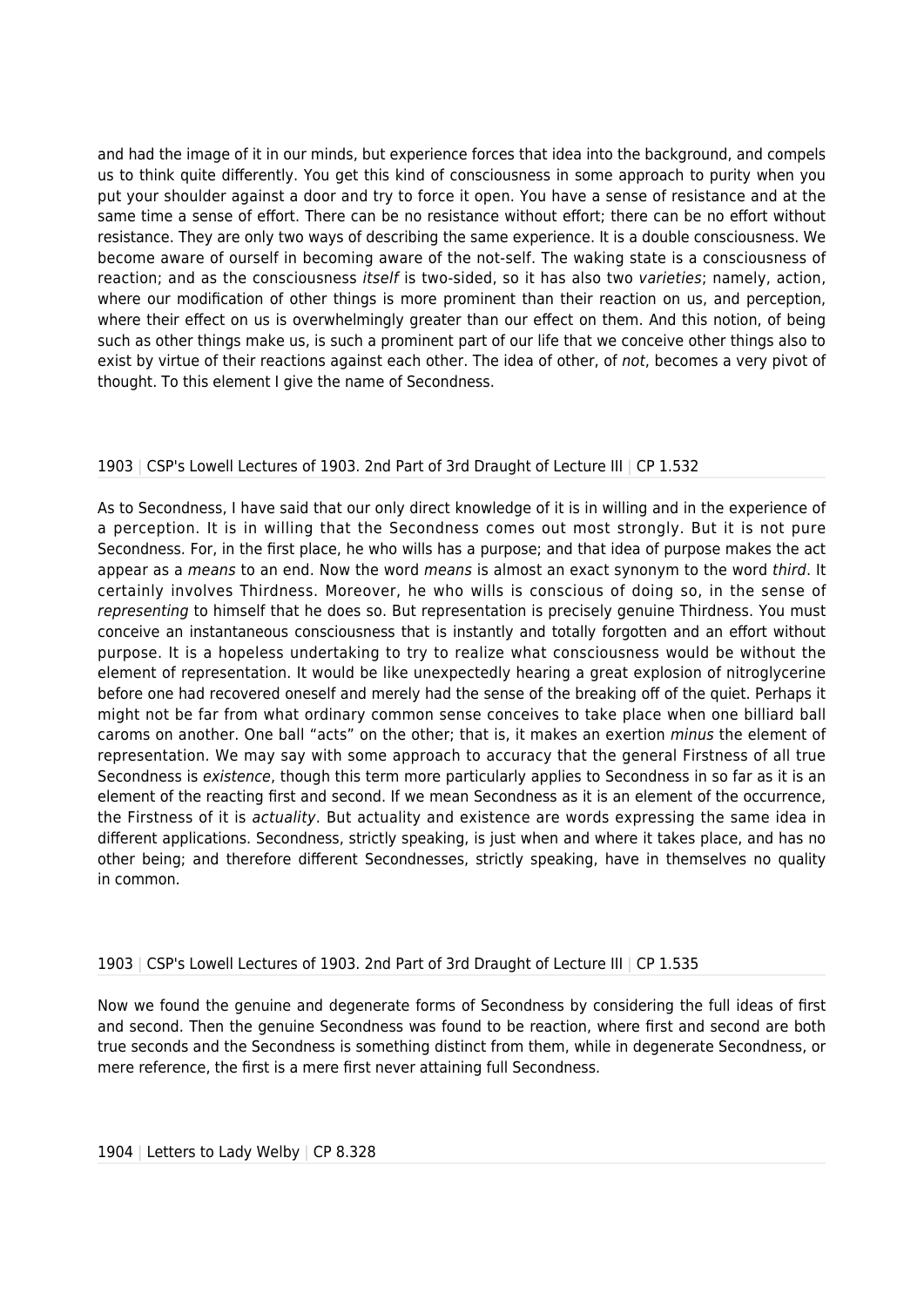… I was long ago (1867) led, after only three or four years' study, to throw all ideas into the three classes of Firstness, of Secondness, and of Thirdness. This sort of notion is as distasteful to me as to anybody; and for years, I endeavored to pooh-pooh and refute it; but it long ago conquered me completely. Disagreeable as it is to attribute such meaning to numbers, and to a triad above all, it is as true as it is disagreeable. The ideas of Firstness, Secondness, and Thirdness are simple enough. Giving to being the broadest possible sense, to include ideas as well as things, and ideas that we fancy we have just as much as ideas we do have, I should define Firstness, Secondness, and Thirdness thus:

Firstness is the mode of being of that which is such as it is, positively and without reference to anything else.

Secondness is the mode of being of that which is such as it is, with respect to a second but regardless of any third.

Thirdness is the mode of being of that which is such as it is, in bringing a second and third into relation to each other.

#### 1904 | Letters to Lady Welby | CP 8.330

The type of an idea of Secondness is the experience of effort, prescinded from the idea of a purpose. It may be said that there is no such experience, that a purpose is always in view as long as the effort is cognized. This may be open to doubt; for in sustained effort we soon let the purpose drop out of view. However, I abstain from psychology which has nothing to do with ideoscopy. The existence of the word effort is sufficient proof that people think they have such an idea; and that is enough. The experience of effort cannot exist without the experience of resistance. Effort only is effort by virtue of its being opposed; and no third element enters. Note that I speak of the experience, not of the feeling, of effort. Imagine yourself to be seated alone at night in the basket of a balloon, far above earth, calmly enjoying the absolute calm and stillness. Suddenly the piercing shriek of a steam-whistle breaks upon you, and continues for a good while. The impression of stillness was an idea of Firstness, a quality of feeling. The piercing whistle does not allow you to think or do anything but suffer. So that too is absolutely simple. Another Firstness. But the breaking of the silence by the noise was an experience. The person in his inertness identifies himself with the precedent state of feeling, and the new feeling which comes in spite of him is the non-ego. He has a two-sided consciousness of an ego and a non-ego. That consciousness of the action of a new feeling in destroying the old feeling is what I call an experience. Experience generally is what the course of life has *compelled* me to think. Secondness is either genuine or degenerate. There are many degrees of genuineness. Generally speaking genuine secondness consists in one thing acting upon another, – brute action. I say brute, because so far as the idea of any law or reason comes in, Thirdness comes in. When a stone falls to the ground, the law of gravitation does not act to make it fall. The law of gravitation is the judge upon the bench who may pronounce the law till doomsday, but unless the strong arm of the law, the brutal sheriff, gives effect to the law, it amounts to nothing. True, the judge can create a sheriff if need be; but he must have one. The stone's actually falling is purely the affair of the stone and the earth at the time. This is a case of reaction. So is existence which is the mode of being of that which reacts with other things.

1904 | A Brief Intellectual Autobiography by Charles Sanders Peirce | Peirce, 1983, p. 72; MS [R]